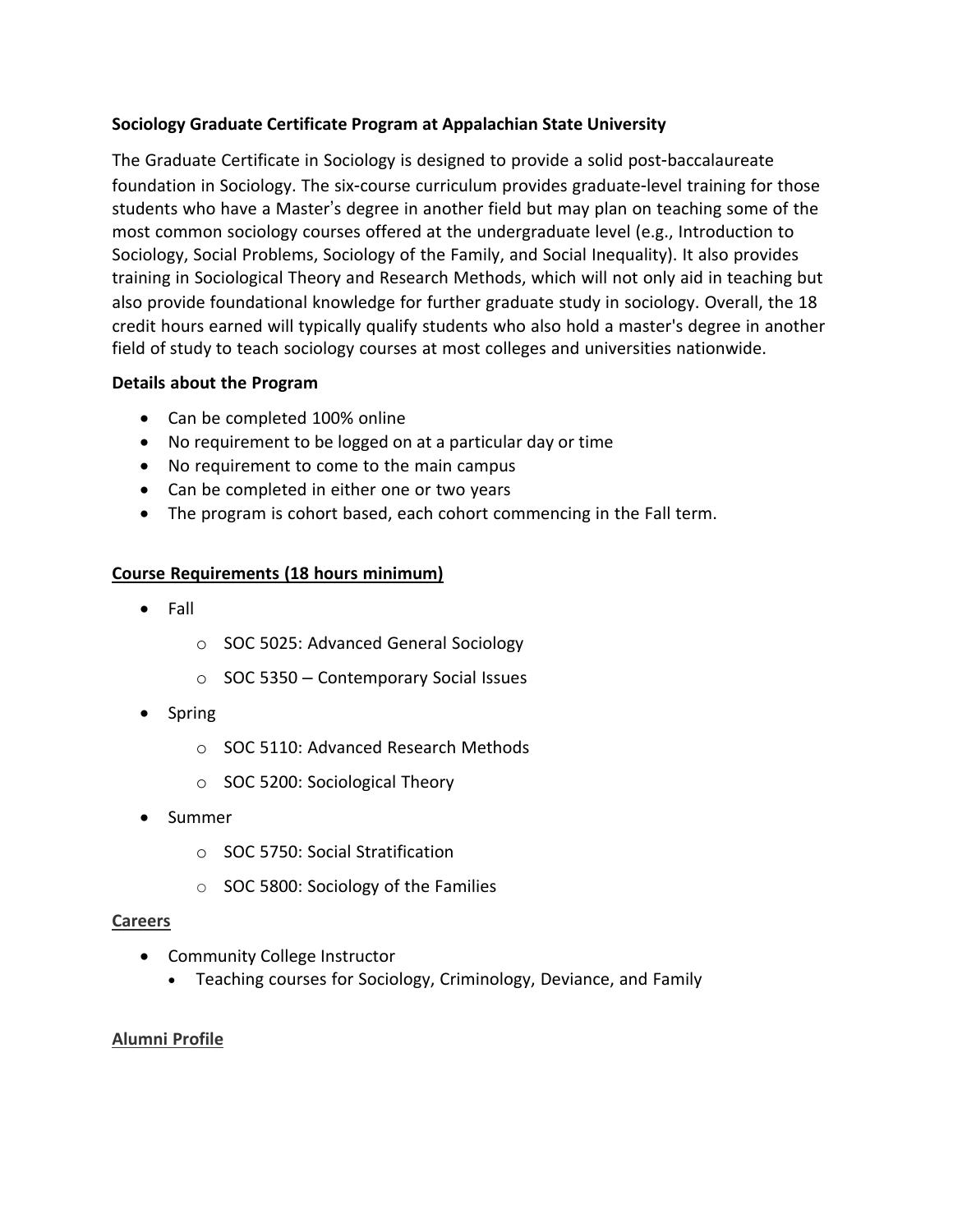

"*The Graduate Certificate in Sociology has very helpful professors that also focus on providing the knowledge to students to become effective future Sociology college instructors. I spent a career in law enforcement and was teaching Criminal Justice college courses. However, I wanted to learn more about how the social world is connected the criminal justice system. I found the Graduate Certificate in Sociology from Appalachian State to be just what I was looking for*." – Justin Ovaska '15

#### **Program Faculty**

Dr. Ellen Lamont Dr. Bradley Nash Dr. David Russell

Dr. Anastacia Schulhoff

Dr. Matthew Wright

#### **Application Deadline**

July 1

#### **Admission Requirements**

- Online application to graduate school
- Application fee
- Official transcripts
- Resume
- Personal statement

#### **Eligibility**

• Bachelor's degree from an accredited college or university with a minimum 2.7 GPA